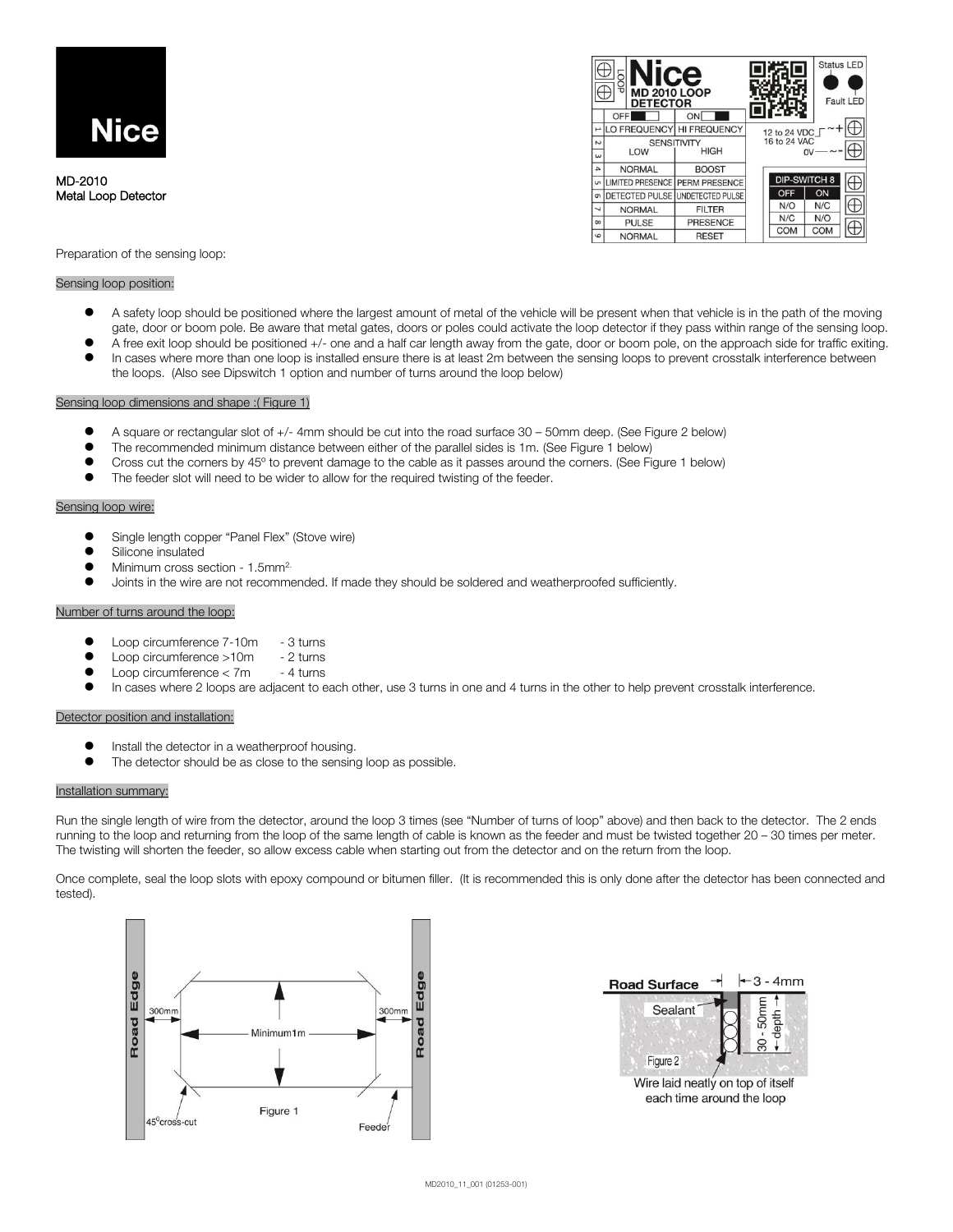### Outline of the Dipswitch setting options: -

### Please note: The MD2010 must be reset using dipswitch 9, after any changes to any of the other dipswitch before testing the new settings.

#### Dipswitch 1 – Freq. (Frequency):

This setting is used in cases where two or more loop detectors and sensing loops have been installed. (The sensing loops and detectors should be positioned at least 2m apart). Set one detector to HI frequency and the other set to LO frequency to minimize the effects of crosstalk between the two systems.

#### OFF = Low frequency ON = High frequency

#### Dipswitch 2 and 3 – Sensitivity:

This setting determines the necessary change to the loop frequency to trigger the detector, as metal passes across the sensing loop area.

2 OFF and 3 OFF = Low sensitivity 1% of loop frequency 2 ON and 3 OFF = Low to Medium sensitivity 0.5% of loop frequency 2 OFF and 3 ON = Medium to High sensitivity 0.1% of loop frequency 2 ON and 3 ON = High sensitivity 0.02% of loop frequency

Dipswitch 4 - Boost mode:

If boost mode is ON the detector will immediately switch to high sensitivity once activated. As soon as the vehicle is no longer being detected the sensitivity reverts back to what has been set on dipswitch 2 and 3. This mode is used when the height of the undercarriage of a vehicle increases as it passes over the sensing loop.

| $OFF =$ | No boost active   |
|---------|-------------------|
| $ON =$  | Boost mode active |

Dipswitch 5 – Permanent presence or limited presence mode: (When presence mode selected. See dipswitch 8)

This setting determines how long the relay remains active when a vehicle is stopped within the sensing loop area.

ON = Permanent presence mode. The relay will remain active for as long as a vehicle is detected within the sensing loop area. When the vehicle clears the sensing loop area, the relay will deactivate.

#### OFF = Limited presence mode. With limited presence mode on the detector will only activate the relay for 30 min.

If the vehicle has not moved out of the loop area after 25 min, the buzzer will sound to alert the user that the relay will deactivate after another 5 min. Moving the vehicle across the sensing loop area again, after the relay has deactivated, will re-activate the detector for 30 min.

Dipswitch 6 – Relay Response (when): (Pulse mode only. See dipswitch 8)

This setting determines when the relay will activate.

OFF = PULSE ON DETECT. Relay activates immediately the vehicle is detected in the sensing loop area.

ON = PULSE ON UNDETECT. Relay activates immediately the vehicle leaves the sensing loop area.

### Dipswitch 7 – Filter:

This setting provides a 2 sec delay between when the metal object is detected and when the relays activate. This option is used to prevent false activations when small or fast-moving objects pass through the loop area.

This option can be used where an electric fence nearby is the cause of false activations.

If the object does not remain in the area for 2 sec the detector will not activate the relays.

#### Dipswitch 8 – Pulse mode or Presence mode:

This setting determines how the relay responds to a vehicle standing still within the sensing loop area.

ON = Presence mode. Relay will remain active, as per dipswitch 5 selection, for as long as a vehicle is within the loop sensing area.

OFF = Pulse mode. Relay will activate for 1 sec only on entry or exit of sensing loop area as set by dipswitch 6. To re-activate the vehicle must leave the sensing area and re-enter.

#### Dipswitch 9 – Reset: -

# Please note: The MD2010 must be reset every time a setting change is made to the Dipswitches!

To reset, switch Dipswitch 9 on for approximately 2 seconds and then off again. The detector will perform the sensing loop test routine after Dipswitch 9 is returned to the off position.